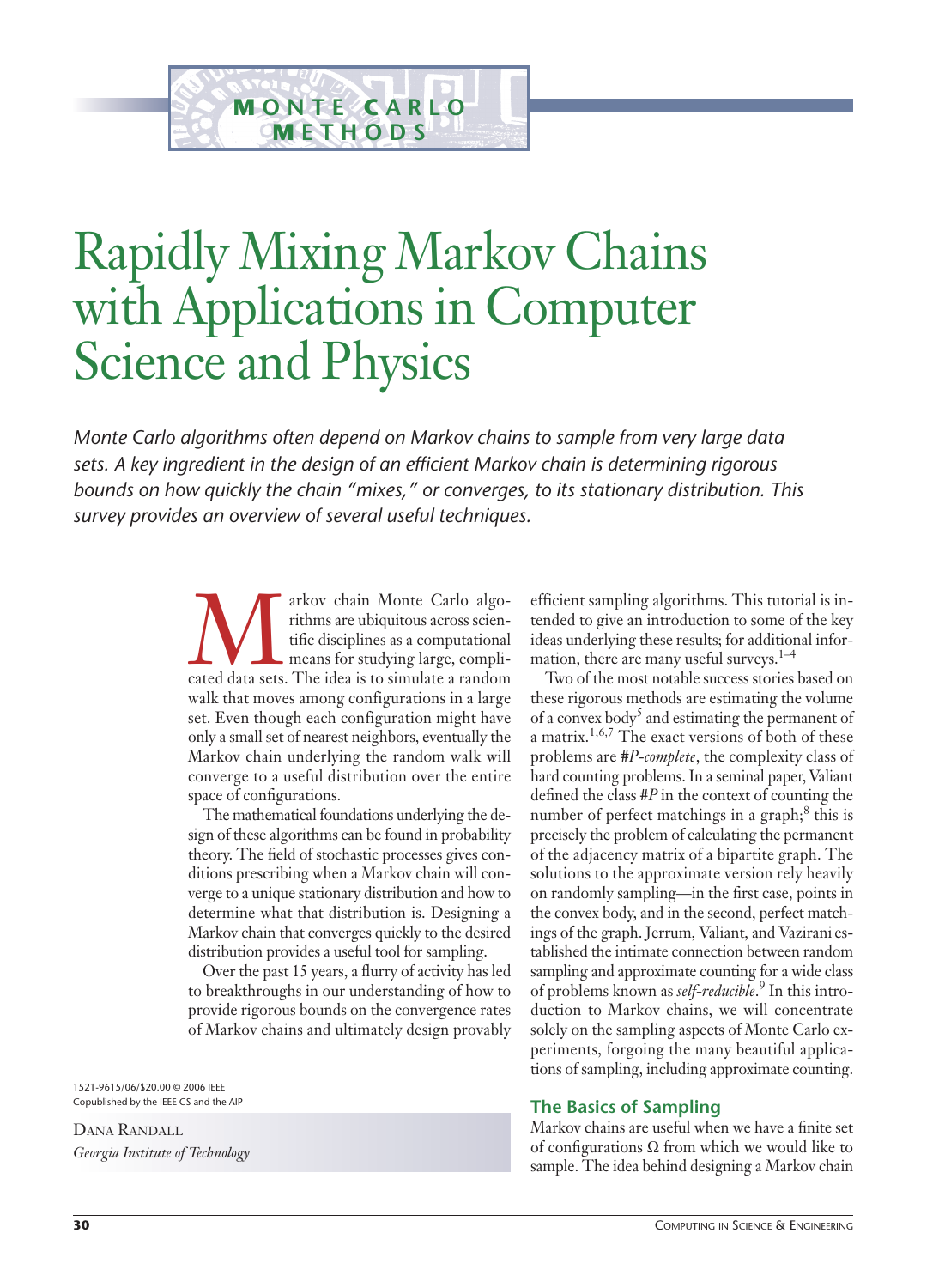is first to connect the state space so that each configuration has a small number of nearest neighbors. Then, starting at some arbitrary initial configuration  $x_0 \in \Omega$ , the Markov chain defines a random walk along the edges of this graph, walking from one configuration in  $\Omega$  to another. A familiar example of this is opening a brand-new deck of cards, so the initial configuration is completely ordered, and then performing a series of random shuffles until the deck is well mixed. Another example is a tourist wandering aimlessly in an unknown city, making random decisions about how to proceed at each intersection.

The sampling problems considered here are motivated by statistical physics and have simple combinatorial descriptions. Let us consider, for example, how to design a chain for randomly sampling independent sets of some finite graph. An independent set on a graph  $G = (V, E)$  is a subset of vertices  $I \subseteq V$  such that no two vertices in *I* are connected by an edge in *E*. When the graph is a region of the two-dimensional Cartesian lattice, an independent set is a configuration of the hardcore lattice gas model from physics in which molecules (vertices) have non-negligible mass that precludes any two from occupying adjacent sites in the lattice.

One simple way to connect the state space to define a Markov chain is to allow transitions between independent sets *I* and *I'* that have Hamming distance  $\varphi(I, I') \leq 1$  (that is, the number of vertices in which the two independent sets differ is at most 1). The Markov chain starts at some initial state  $I_0$  say, the empty set—and we denote the independent set at time  $t$  by  $I_t$ . During each step of the simulation, the chain proceeds by choosing a vertex *v* uniformly from  $\overline{V}$ ; if  $v \in I_t$ , then we remove it and let  $I_{t+1} = \Lambda \{v\}$ , whereas if  $v \notin I_t$ , we can add it and set  $I_{t+1} = I \cup \{v\}$ , provided this leads to a valid independent set. In the case that we can't add *v* because a neighbor is present, then we do nothing and set  $I_{t+1} = I_t$ . The transition probabilities of this chain are

$$
P(I, I') = \begin{cases} 1/n, & \text{if } \varphi(I, I') = 1, \\ 0, & \text{if } \varphi(I, I') > 1, \\ 1 - \sum_{\mathcal{J} \neq I} P(I, \mathcal{J}), & \text{if } I = I'. \end{cases}
$$

Chains like this, which make only local changes during each move of the chain, are commonly referred to as *Glauber dynamics*. <sup>10</sup> Notice that *P<sup>t</sup>* (*x*, *y*) is then the probability of being at state *y* after *t* steps of the chain if we start at *x*. The following definition and lemmas formalize why this is a good candidate chain.

*Definition 1:* A Markov chain is *ergodic* if it is

- 1. *irreducible*, that is, for all  $x, y \in \Omega$ , there is a *t* such that  $P^t(x, y) > 0$ , and
- 2. *aperiodic*, that is, for all  $x, y \in \Omega$ ,  $gcd\{t: P^t(x, y)\}$  $> 0$ } = 1, where gcd is the greatest common divider.

We can see that our chain on independent sets is irreducible because we can get from any configuration to the empty independent set by successively removing vertices, and hence we can move between any two arbitrary configurations. Moreover, the chain is aperiodic because most configurations have self-loop probabilities—that is, moves that keep the configuration unchanged (these occur whenever vertices can't be added without violating the independence requirement).

*The sampling problems considered here are motivated by statistical physics and have simple combinatorial descriptions.*

For chains that aren't aperiodic, self-loops can be added at every vertex at a small constant cost to the algorithm's running time. Such a chain that has self-loop probabilities of 1/2 everywhere is called a *lazy chain*. Ergodicity is a useful minimum requirement for defining a Markov chain.

*Lemma 1:* Any finite, ergodic Markov chain converges to a unique stationary distribution  $\pi$ —that is, for all  $x, y \in \Omega$ , we have that  $\lim_{t \to \infty} P^t(x, y) = \pi(y)$ .

To reason about the limiting probability distribution, known as the *stationary distribution*, we rely on the *detailed balance condition* given in Lemma 2. Any chain that satisfies detailed balance for some  $\pi$ is called *time-reversible*.

*Lemma 2:* Let *M* be an ergodic Markov chain on a finite-state state space  $\Omega$  with transition probabilities  $P(\cdot, \cdot)$ . If  $\pi : \Omega \to [0, 1]$  is any function satisfying the detailed balance condition,

 $\pi(x)P(x, y) = \pi(y)P(y, x),$ 

and if it also satisfies  $\Sigma_{x \in \Omega} \pi(x) = 1$ , then  $\pi$  is the unique stationary distribution of *M*.

For the independent set chain, the transition probabilities are symmetric—that is,  $P(I, I') =$  $P(I', I)$  for all *I*,  $I' \in \Omega$ . It follows from Lemma 2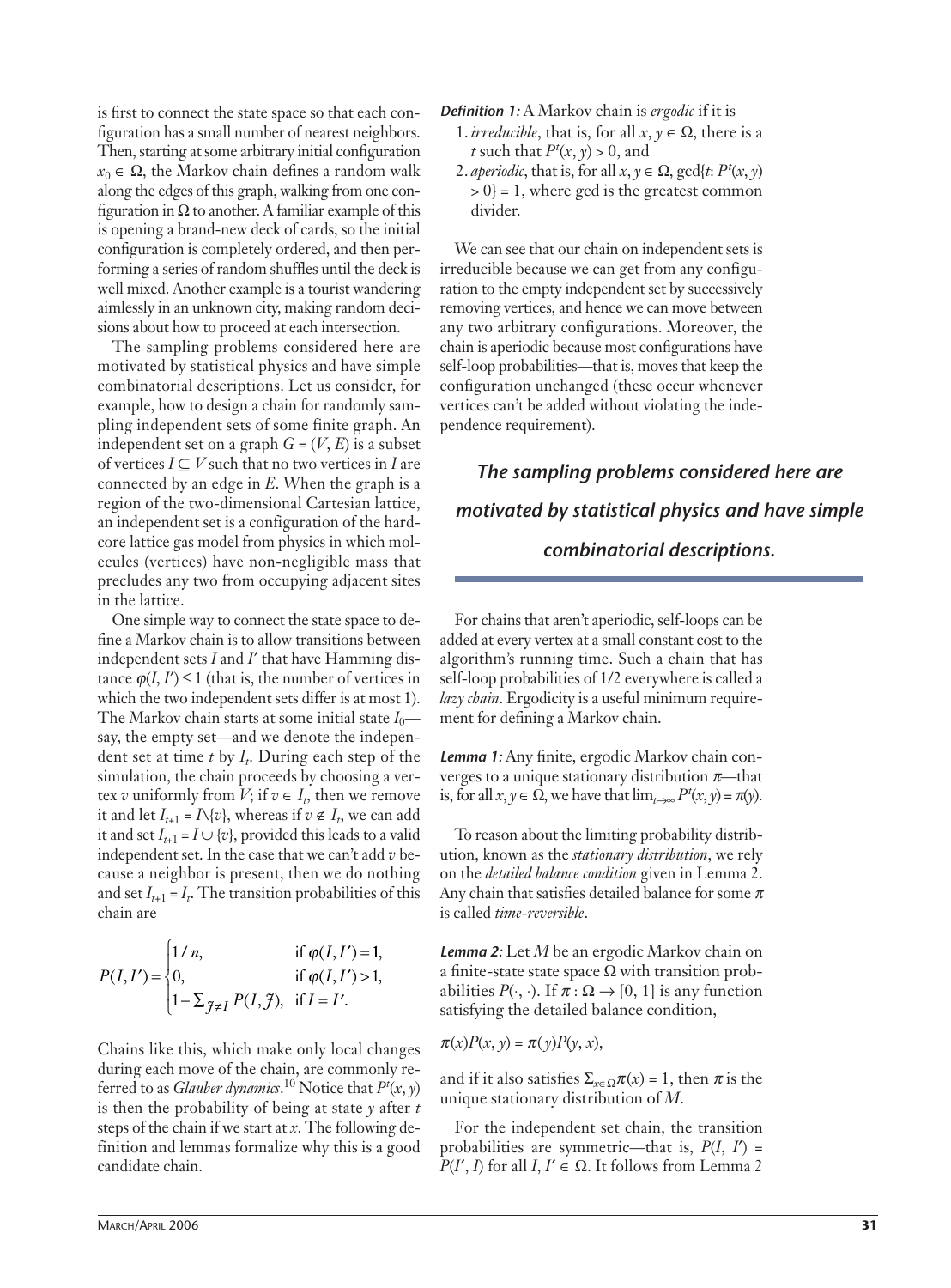and the ergodicity of the chain that the stationary distribution must be uniform.

Two questions immediately present themselves. First, how do we modify this chain to sample from a more complicated distribution? Second, for how long do we have to simulate the walk before we can trust that our samples are chosen from a distribution that is very close to the stationary distribution? The celebrated Metropolis algorithm gives a standard way of approaching the first of these questions, and is simply based on a careful consideration of Lemma 2. The second question is the subject of the remaining part of this article and requires much more sensitive consideration.

# **The Metropolis-Hastings Algorithm**

The Metropolis-Hastings algorithm $11$ —a remarkably simple, yet tremendously robust idea—is the starting point for anyone interested in sampling. It tells us how to assign the transition probabilities of any Markov chain so that so it will converge to any chosen distribution. In 2000, *Computing in Science & Engineering* selected it as one of the 10 most important algorithms.<sup>12</sup>

## **The Metropolis Algorithm**

Starting at *x*, repeat:

- 1. Pick a neighbor *y* of *x* in  $\Omega$  uniformly with probability  $1/2\Delta$ , where  $\Delta$  is the maximum number of neighbors of any vertex.
- 2.Move to *y* with probability

.

$$
\min\left(1,\frac{\pi(y)}{\pi(x)}\right)
$$

3.With all remaining probability, stay at *x*.

Using detailed balance, it's easy to verify that if the state space is connected, then  $\pi$  must be the stationary distribution. Often, an additional factor of 1/2 is added to step 2 to ensure that the chain is aperiodic at a cost of slowing the chain slightly. This is known as the *lazy chain*.

Returning to our example of independent sets, let's now assume that we wish to sample from the weighted distribution

 $\pi(I) = \lambda^{|I|}/Z$ ,

where  $Z = \sum_{l \in \Omega} \lambda^{|I'|}$  is the normalizing constant. We'll justify why this is a natural weighting toward the end of the article. As before, we connect pairs of independent sets if they have Hamming distance 1. Let *I* and *I'* be two such sets, where  $v \notin I$  and  $I' = I \cup \{v\}$ , for some vertex *v*. Because  $|I'| = |I| + 1$ , the stationary probabilities satisfy  $\pi(I') = \lambda \pi(I)$ .

The Metropolis algorithm says that we should define the transitions so that

$$
P(I, I') = \frac{1}{2n} \min(1, \lambda) ,
$$

while

$$
P(I', I) = \frac{1}{2n} \min(1, \lambda^{-1})
$$
.

Notice that the normalizing constant *Z* drops out of the equation! This is quite fortuitous because we typically don't have a direct way of calculating it. Considering each of the cases where  $\lambda > 1$  or  $\lambda \leq 1$ , we see that *P* and  $\pi$  always satisfies detailed balance. This means that using these modified transition probabilities will allow the chain to converge to the correct stationary distribution.

This leaves our main question: how long do we have to simulate the chain to get a provably good sample?

## **The Mixing Time**

The time a Markov chain takes to converge to its stationary distribution, known as the *mixing time* of the chain, is measured in terms of the *total variation distance* between the distribution at time *t* and the stationary distribution. A comparison of rates of convergence based on different measures of distance appears elsewhere.<sup>3,13</sup>

*Definition 2:* Letting  $P^t(x, y)$  denote the *t*-step probability of going from *x* to *y*, the total variation distance at time *t* is

$$
\left\|P^t, \pi\right\|_{tv} = \max_{x \in \Omega} \frac{1}{2} \sum_{y \in \Omega} \left|P^t(x, y) - \pi(y)\right|.
$$

This is just the  $L_1$  norm, with the  $1/2$  introduced so that the distance is always at most 1. We now have

**Definition 3:** For  $\varepsilon > 0$ , the mixing time  $\tau(\varepsilon)$  is

$$
\tau(\varepsilon)=\min\{t:\,||\,P^{\prime\prime},\,\pi\,||_{_{\,tv}}\leq\varepsilon,\,\forall\,t'\geq t\}.
$$

We say a Markov chain is *rapidly mixing* if the mixing time is bounded by a polynomial in *n* and  $\log e^{-1}$ , where *n* is the size of each configuration in the state space.

It is well-known from probability theory that the spectral gap of the Markov chain's transition matrix provides a good bound on the mixing rate of a chain. In particular, if we let  $\lambda_0, \lambda_1, ..., \lambda_{|\Omega|-1}$  be the eigenvalues of the transition matrix *P*, where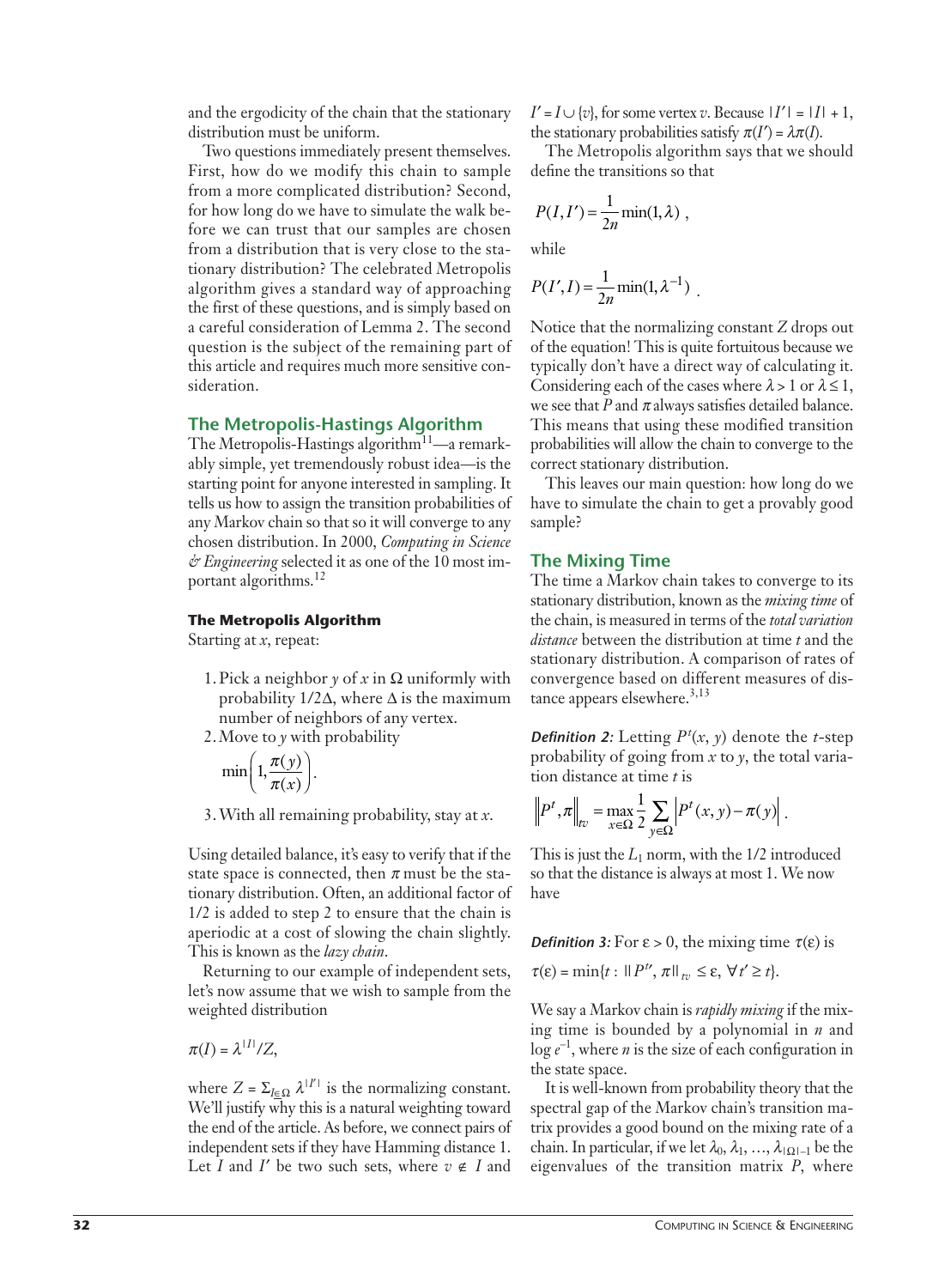$1 = \lambda_0 > |\lambda_1| \geq |\lambda_i|$  for all  $i \geq 2$ , then the *spectral gap* is  $Gap(P) = 1 - |\lambda_1|$ . Theorem 1 relates the spectral gap with the chain's mixing time.<sup>9</sup>

**Theorem 1:** Let  $\pi_* = \min_{x \in \Omega} \pi(x)$ . For all  $\varepsilon > 0$ , we have

$$
\tau(\varepsilon) \le \frac{1}{1 - |\lambda_1|} \log \left( \frac{1}{\pi \varepsilon} \right)
$$
  
and  

$$
\tau(\varepsilon) > \frac{1}{\pi} \log \left( \frac{1}{\pi \varepsilon} \right)
$$

 $\tau(\varepsilon) \geq \frac{1}{2(1-\lambda_1 t)} \log \left( \frac{1}{2\varepsilon} \right).$  $\frac{1}{2(1-\vert\lambda_1\vert)}\log\left(\frac{1}{2\varepsilon}\right)$  $_1$ |)  $_2$  (2

Notice that the lazy chain with self-loop probabilities of 1/2 everywhere has only non-negative eigenvalues; this follows from the fact that the eigenvalues  $\{\hat{\lambda}_i\}$  of the lazy chain will satisfy  $\hat{\lambda}_i = (1 + \lambda_i)/2$  and  $|\lambda_i| \le 1$  for all *i*.

Although this view of mixing is extremely useful for card-shuffling applications and walks on symmetric groups, it tends to be less useful for the more complicated state spaces that arise in computer science. In particular, for most algorithmic applications, the size of the state space is exponentially large—we typically don't have a compact, mathematical representation for the adjacency matrix, so it's far too difficult to determine the eigenvalues of the transition matrix. We are therefore left with the challenging task of finding sophisticated, indirect methods to establish the efficiency of our chains.

## **Coupling**

One of the most popular methods for bounding mixing times is coupling, both because of its elegance and its simplicity. This was first introduced to computer science in the context of sampling spanning trees<sup>14</sup> and has since seen many more applications.

*Definition 4:* A *coupling* is a Markov chain on  $\Omega \times \Omega$  defining a stochastic process  $(X_t, Y_t)_{t=0}^{\infty}$ with the properties:

1. Each of the processes  $X_t$  and  $Y_t$  is a faithful copy of  $\mathcal{M}$  (given initial states  $X_0 = x$  and  $Y_0 = y$ ). 2. If  $X_t = Y_t$ , then  $X_{t+1} = Y_{t+1}$ .

Condition 1 means that each process, viewed in isolation, is just simulating the probabilities as prescribed by the original chain—yet the coupling updates them simultaneously so that they will tend to coalesce, or move closer together, according to some notion of distance. Once the pair of configurations agrees, Condition 2 guarantees they agree from that time forward. The coupling (or expected

coalescence) time can provide a good bound on the mixing time of  $M$  if it is a carefully chosen coupling.

*Definition 5:* For initial states *x*, *y*, let

 $T^{x,y} = \min\{t : X_t = Y_t | X_0 = x, Y_0 = y\},\$ 

and let  $ET^{x,y}$  denote its expectation. Then we define the coupling time to be  $T = \max_{x,y} ET^{x,y}$ .

Theorem 2 relates the mixing time and the coupling time. $15$ 

*Theorem 2:* The mixing time satisfies  $\tau(e) \leq [Te \ln e^{-1}]$ , where *e* is the base of the natural logarithm.

*One of the most popular methods for bounding mixing times is coupling, both because of its elegance and its simplicity.*

Let's consider a toy problem of choosing a random vertex in the *n*-dimensional hypercube,  $\Omega = \{0, 1\}^n$ . A natural Markov chain MC<sub>cube</sub> performs a simple random walk along the edges of the hypercube by iteratively flipping a randomly chosen bit. However, we consider instead the so-called "lazy" version of the chain, which keeps the configuration unchanged with probability 1/2 at each move of the chain. We need to add some self-loop probabilities because the hypercube is bipartite and won't be aperiodic unless we add self-loop probabilities. The lazy chain also turns out to be more conducive to a coupling argument.

## MC<sub>cube</sub>

Starting at the vertex  $X_0 = (0, ..., 0)$ , repeat:

 $1. Pick (i, b) \in \{1, ..., n\} \times \{0, 1\}.$ 2. Let  $X_{t+1}$  be  $X_t$  with the *i*th bit changed to *b*.

Letting  $\varphi(\cdot, \cdot)$  be the Hamming distance, the transition matrix of this chain is

 $P(X, Y)$ *n*, if  $\varphi(X, Y)$  $(X, Y) = \{1/2, \text{ if } X = Y\}$  $/ 2n,$ / 2, ,  $(X,Y)=1,$  $=\{1/2, \text{ if } X=Y,$  $\int$ ⎨ ⎪  $\overline{\mathcal{L}}$ = =  $1/2$  $1/2$ 0 if  $\varphi(X,Y) = 1$ if o ϕ therwise.

It's easy to check that this chain is ergodic and symmetric, hence the stationary distribution is uniform.

To couple, we start with any two vertices  $X_0$  and  $Y_0$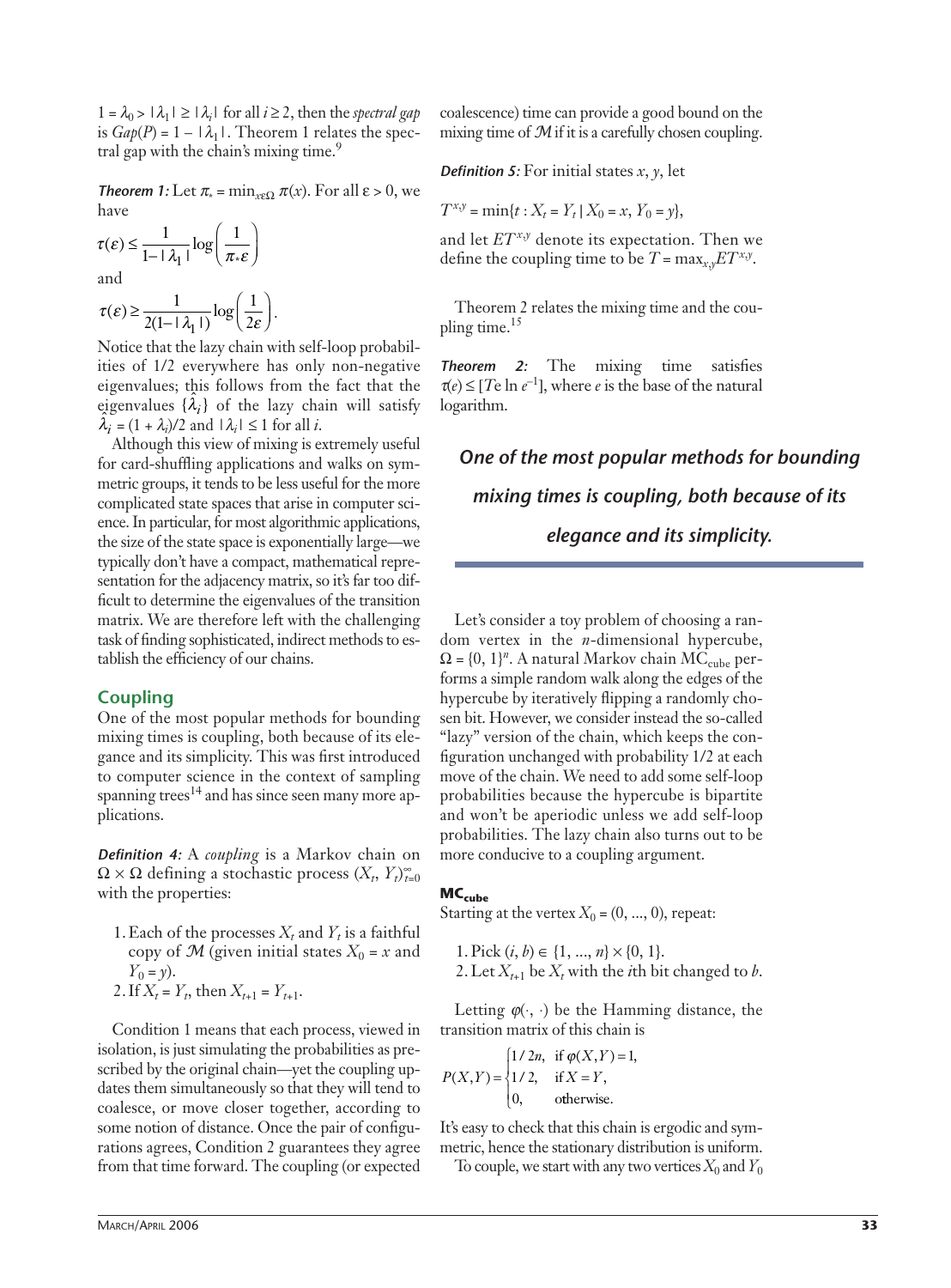on the hypercube and update them simultaneously by choosing the same pair (*i*, *b*). It is straightforward to see that the two configurations will coalesce as soon as we update each bit at least once. By the coupon collector's theorem, this takes *O*(*n* ln *n*) steps, in expectation. Appealing to Theorem 3, we have a bound on the mixing time. The logarithmic dependence on  $e^{-1}$ is typical for mixing rates and the *O*(*n* ln *n*) is optimal.

**Theorem 3:** The Markov chain  $MC_{cube}$  has mixing time  $\tau(e) = O(n \ln (ne^{-1}))$ .

In general, coupling proofs are a little more complicated because typically the distance between configurations can also increase, whereas on the hypercube it only decreases or remains unchanged. The strategy in this case is to consider the random walk performed by the random variable representing the distance. If we show that distance is merely decreasing in expectation, then we have a drift toward zero that still allows us to prove a chain is rapidly mixing. Typically, as the distance approaches zero, fewer moves will decrease the distance, so the coupon-collecting theorem suggests we should again expect an  $O(n \ln n)$  coupling time. Next, we'll see a more realistic example in the context of sampling *k*-colorings that achieves this bound. The proof will use the more refined method of *path coupling*, although it can be easily replicated using a direct coupling argument.

## **Path Coupling**

Although coupling is potentially a powerful technique, it is often prohibitively cumbersome to measure the expected change in distance between two arbitrary configurations. The method of path coupling, introduced by Bubley and Dyer, greatly simplifies this approach by showing that we really need only consider pairs of configurations that are close according to some metric on the state space.<sup>16</sup> Often the metric used is the Hamming distance measuring the number of places in which two configurations differ. Because close configurations tend to agree in most positions, measuring the expected change in distance becomes much more palatable. Every path-coupling argument can also be made directly using coupling, but usually this would require much more work.

The idea behind path coupling is to consider a small set  $U \subseteq \Omega \times \Omega$  of pairs of configurations that are "close" according to some distance metric  $\varphi$ . For now, we can think of the pairs of configurations with Hamming distance 1. Suppose we've shown that the expected change in distance is decreasing for all the pairs in *U*. To now reason about arbitrary configurations  $X, Y \in \Omega$ , we define a shortest path  $z_0 = X$ ,  $z_1$ , ...,  $z_r = Y$  of length *r* from *X* to *Y*, where

 $(z_i, z_{i+1}) \in U$  for all  $0 \le i < r$ . If *U* is defined appropriately, then  $\varphi(X, Y) = \sum_{i=0}^{r-1} \varphi(z_i, z_{i+1})$ , and we're finished: by linearity of expectation, the expected change in distance between *X* and *Y* along this path is the sum of the expected change between the pairs  $(z_i, z_{i+1})$ , and each of these has been shown to be at most zero. Of course, after the update, there might be a shorter path between the new configurations *X* and *Y*, but this just causes the new distance to be even smaller.

The following version of the path-coupling theorem formalizes the intuition.

**Theorem 4:** (Dyer and Greenhill<sup>17</sup>) Let  $\varphi$  be an integer-valued metric defined on  $\Omega \times \Omega$ , which takes values in {0, …, *B*}. Let *U* be a subset of  $\Omega \times \Omega$  such that for all  $(x_t, y_t) \in \Omega \times \Omega$  there exists a path  $x_t = z_0$ ,  $z_1$ , ..,  $z_r = y_t$  between  $x_t$  and  $y_t$ such that  $(z_i, z_{i+1}) \in U$  for  $0 \le i < r$  and

$$
\sum_{i=0}^{r-1} \varphi(z_i, z_{i+1}) = \varphi(x_t, y_t).
$$

Let  $M$  be a Markov chain on  $\Omega$  with transition matrix *P*. Consider any random function  $f: \Omega \to \Omega$ such that  $Pr[f(x) = y] = P(x, y)$  for all  $x, y \in \Omega$ , and define a coupling of the Markov chain by  $(x_t, y_t) \rightarrow (x_{t+1}, y_{t+1}) = (f(x_t), f(y_t)).$ 

1. If there exists  $\beta$  < 1 such that  $E[\varphi(x_{t+1}, y_{t+1})]$  $\leq \beta \varphi(x_t, y_t)$ , for all  $(x_t, y_t) \in U$ , then the mixing time satisfies

$$
\tau(e) \le \frac{\ln(Be^{-1})}{1-\beta}.
$$

2. If  $\beta = 1$  (that is,  $E[\Delta \varphi(x_t, y_t)] \leq 0$ , for all  $x_t, y_t \in U$ ), let  $\alpha > 0$  satisfy  $Pr[\varphi(x_{t+1}, y_{t+1})]$  $\neq \varphi(x_t, y_t) \geq \alpha$  for all *t* such that  $x_t \neq y_t$ . The mixing time of  $M$  then satisfies

$$
\tau(e) \le \left\lceil \frac{eB^2}{\alpha} \right\rceil \left\lceil \ln e^{-1} \right\rceil.
$$

We now demonstrate the technique of path coupling on a Markov chain MC<sub>col</sub> for sampling *k*-colorings of a graph *G*. This local chain is another example of Glauber dynamics.

#### **MC<sub>col</sub>**

Starting at  $t_0$ , repeat *t* times:

- 1.With probability 1/2, do nothing.
- 2. Pick  $(v, c) \in V \times \{1, ..., k\}.$
- 3. If  $v$  can be recolored with color  $c$ , recolor it; otherwise do nothing.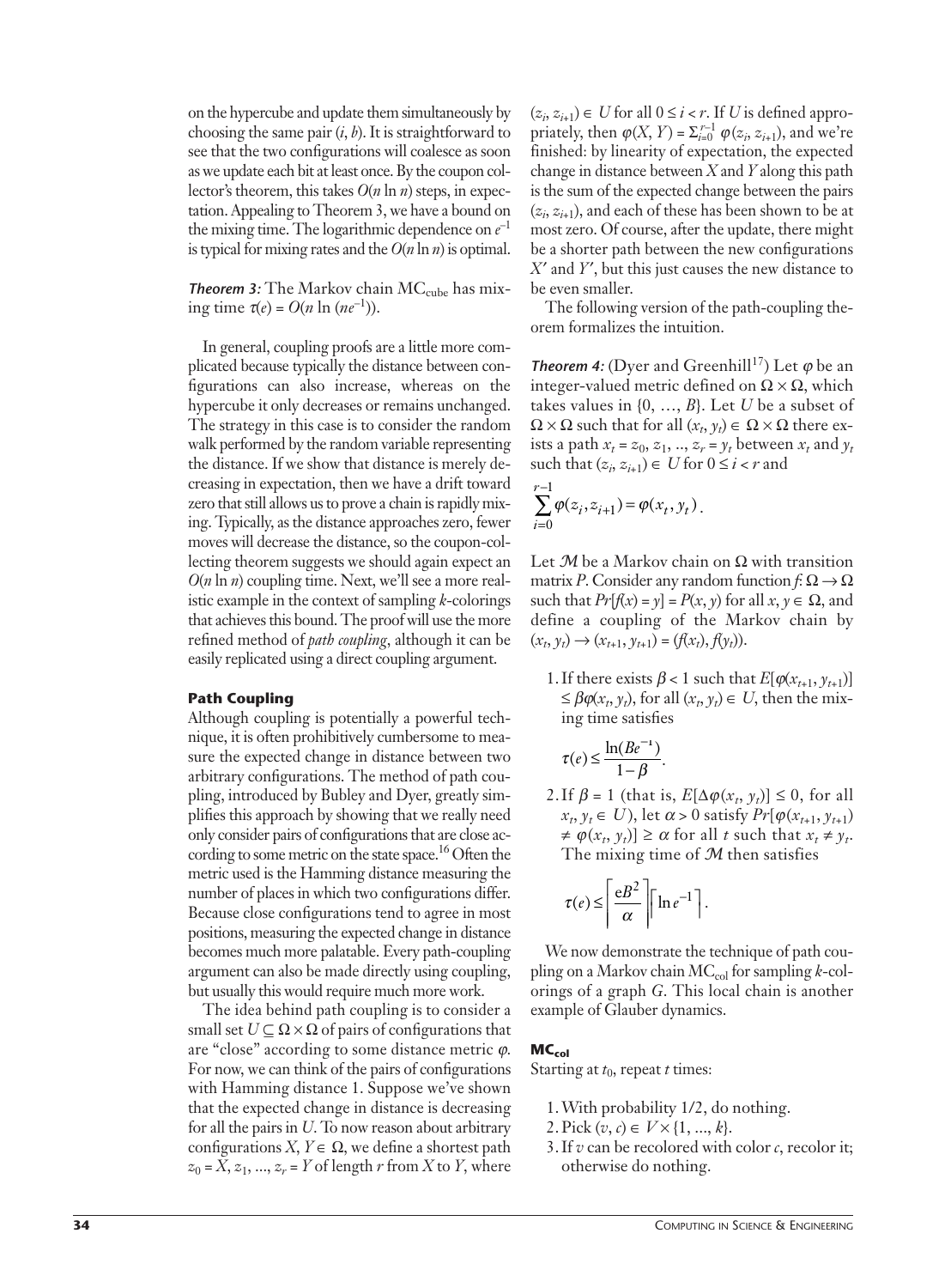We can easily verify that this Markov chain converges to the uniform distribution over *k*-colorings. To couple, we start with two arbitrary colorings  $X_0$  and *Y*<sub>0</sub>. Our first attempt at a reasonable coupling suggests that we should choose the same pair  $(v, c)$  to update each of  $X_t$  and  $Y_t$  at every step. This coupling is enough to demonstrate that  $MC_{col}$  is rapidly mixing when the number of colors is large enough, although an even better coupling has been used.<sup>15</sup> Theorem 5 demonstrates the simplicity of the technique.

*Theorem 5:* The Markov chain  $MC_{col}$  on  $k$ -colorings has mixing time  $\tau(e) = O(n \ln (ne^{-1}))$  on any *n*-vertex graph with maximum degree *d* whenever  $k \geq 3d + 1$ .

*Proof:* Let  $x_0$  and  $y_0$  be two starting configurations. To couple, we choose  $(v, c) \in v \times \{1, ..., k\}$ uniformly at each time *t*. We then update each of  $x_t$  and  $y_t$  by recoloring vertex *v* color *c*, if possible, thus defining  $x_{t+1}$  and  $y_{t+1}$ .

To apply path coupling, let  $\varphi$ :  $\Omega \times \Omega \rightarrow Z$  be a metric defined by the minimum-length path-connected configurations at Hamming distance 1. In other words, for any  $x, y \in \Omega$ , let  $x = z_0, z_1, ..., z_\ell = y$ be the shortest path such that  $z_i$  and  $z_{i+1}$  are colorings that differ at a single vertex, and set  $\varphi(x, y) = \ell$ . When the number of colors used is much larger than the largest degree of *G*, it is a simple exercise to verify that  $\varphi(x, y) \le B = 2n$ , for any *x* and *y*, where  $n = |V|$ .

Let *U* be the set of pairs of colorings at distance 1. To apply Theorem 4, we need to consider  $E[\Delta \varphi(r, s)]$  for any  $(r, s) \in U$ . Suppose *w* is the vertex that is colored differently in *r* and *s*. Let's consider three cases:

- Case 1:  $w = v$ . If  $w = v$ , then any color  $c$  not currently used by any of the neighbors of *w* in *r* and *s* will be a move accepted by both processes, in which case *r* and *s* will agree in the next step. At least  $k - d$  such colors exist. If, on the other hand, *c* agrees with a color used by at least one of the neighbors of *w* in the two configurations, then both processes will reject the move. Together, this tells us that if  $w = v$ , then  $E[\Delta \varphi(x_t, y_t)] \leq -(k-d)/kn$ .
- Case 2:  $(w, v) \in E$ . If *w* is a neighbor of *v*, then the distance between *r* and *s* will remain unchanged unless *c* is the color of *v* in either *r* or *s*. In each of these two cases, the move will be accepted by at most one of the two processes and the distance can increase; it can, of course, be rejected by both, in which case *r* and *s* remain unchanged and at distance 1. There are at most two bad choices for *c*, so  $E[\Delta \varphi(r, s)] \leq 2/kn$ . This

bound holds for each of the *d* neighbors of *w*.

• Case 3:  $w \neq v$  and  $(w, v) \in E$ . If w has distance at least 2 from *v* in the graph *G*, then any proposed move will be accepted by both processes in the coupling, or rejected by both processes. In either case the expected change in the distance is 0.

Putting these pieces together, we find

$$
E[\Delta \varphi(r,s)] \le \frac{-(k-d)}{kn} + \frac{2d}{kn} = \frac{3d-k}{kn},
$$

which is negative when  $k \geq 3d + 1$ . This gives us the bound

$$
\tau(e) \le \frac{\ln ne^{-1}}{1 - \frac{1}{kn}} ,
$$

hence, Theorem 4 gives us  $O(n \ln (ne^{-1}))$  mixing time. *QED*

Although coupling is a very attractive technique when there exists a distance metric that contracts in expectation during every step of the coupled chain, this is, of course, a lot to expect. Several observations have allowed us to get more mileage out of this tantalizingly simple method. Jerrum, for example, noticed that using a smarter coupling allows us to show that  $MC_{col}$  in fact mixes rapidly when  $k > 2d$ <sup>18</sup> The improvement stems from a careful look at the moves that potentially increase the distance between *r* and *s*; this is precisely when the vertex we are updating is a neighbor of the vertex in which the two colorings differ. The improved coupling pairs the choices  $(v, c)$  and  $(v, c')$  that are blocked because of the difference in the color of *w* in *r* and *s*. This modification halves the number of potentially bad moves. Alternatively, we can sometimes change the distance function or even the Markov chain to facilitate a coupling proof. Luby, Randall, and Sinclair modified a natural Markov chain to sample tilings of certain lattice regions and three-colorings of the two-dimensional grid.<sup>19</sup>

More recent extensions of coupling include analyzing "macromoves" consisting of several steps of the Markov chain. The main idea is that if we wait until most of the sites in the lattice have been updated at least once, we can most likely avoid worst-case pairs of configurations that give pessimistic bounds on the coupling time.<sup>20–23</sup>

## **Canonical Paths and Flows**

In contrast to coupling, which localizes our analysis of a Markov chain to its behavior on pairs of configurations, the method of canonical paths and flows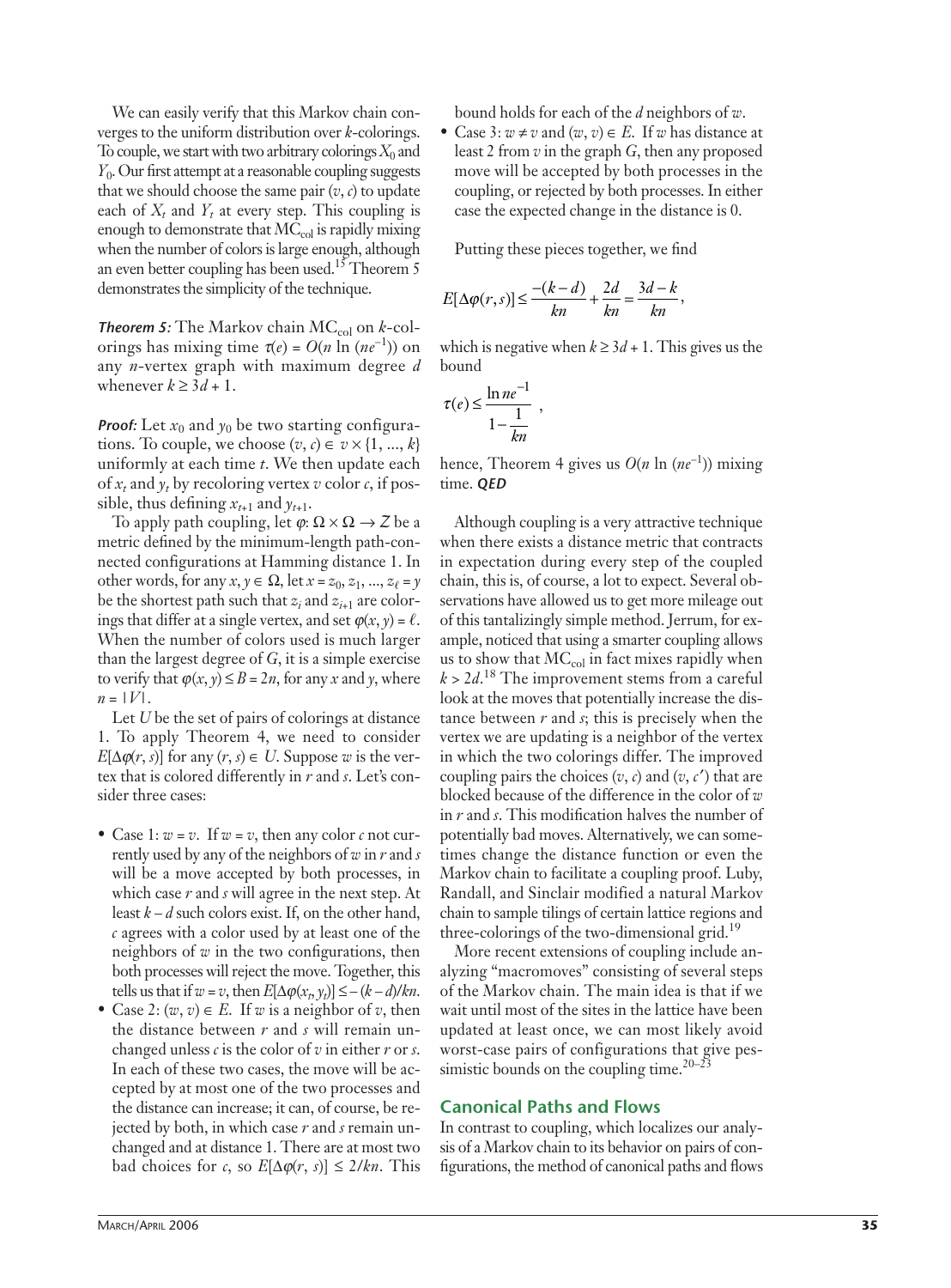captures the chain's global behavior. It demonstrates that slow (exponential time) mixing is characterized by a "bottleneck," which is a set of edges that together have small stationary probability and whose removal disconnects the state space into two sets of exponentially larger size (also known as a "small cut"). It is not surprising that the presence of a bottleneck implies slow mixing because we can see that it will take exponential time to move from one side of the cut to the other; what is surprising is that it's the only obstacle. To show that a chain is rapidly mixing, then, it's enough to show that there is no small cut. The rich method of canonical paths provides a tool to argue this for an arbitrary cut.

## **Min Cut**

The conductance, introduced by Sinclair and Jerrum, is a reasonably good measure of the mixing rate of a chain.<sup>24</sup> For any set  $S \subset \Omega$ , let

$$
\Phi_S = \frac{\Sigma_{x \in S, y \notin S} Q(x, y)}{\pi(S)}
$$

where  $Q(x, y) = \pi(x)P(x, y)$  is regarded as the "capacity" of the edge  $(x, y)$  and  $\pi(S) = \sum_{x \in S} \pi(x)$  is the weight of the cut set. Note that by detailed balance  $Q(x, y) = Q(y, x)$ . We now define the conductance as

,

$$
\Phi = \min_{S: \pi(S) \leq 1/2} \Phi_S.
$$

If a Markov chain has low conductance, then a small cut in the state space will cause a bottleneck in the mixing time. Theorem 6 establishes the converse as well.

*Theorem 6:* For any Markov chain with conductance  $\Phi$ , we have

$$
\frac{\Phi^2}{2} \leq Gap(P)\leq 2\Phi,
$$

where  $Gap(P) = 1 - |\lambda_1|$  is the spectral gap.<sup>24</sup>

Together with Theorem 1 relating the gap and the mixing time, this tells us that a Markov chain is rapidly mixing provided the conductance isn't too small.

#### **Max Flow**

It will be convenient to reformulate the idea of conductance in terms of flows, which also allows us to get a slightly sharper bound on the mixing rate. First, think of the graph  $G$  with vertex set  $\Omega$  and edges along all transitions  $(x, y)$ , such that  $P(x, y) > 0$ . Because the conductance is just a minimum cut in *g*, we can naturally reinterpret it as a maximum flow

along the edges, appealing to the duality between min cut and max flow.

For each ordered pair of distinct vertices  $x, y \in \Omega$ , we define a *canonical path*  $\rho_{xy}$  in the graph *G* from *x* to *y*. Then, for any such collection of paths  $\Gamma = {\gamma_{xy} : x, y \in \Omega, x \neq y},$  we define the *congestion* 

$$
\rho(\Gamma) = \max_{e} \frac{1}{Q(e)} \sum_{\gamma_{\mathbf{y}} \ni e} \pi(x)\pi(y) \,. \tag{1}
$$

We can think of each path from *x* to *y* as carrying  $\pi(x)\pi(y)$  units of flow. The congestion  $\rho$  measures the maximum ratio of the total load routed through any edge *e* to its capacity *Q*(*e*). Low congestion implies the absence of bottlenecks in the graph, and we've just seen that this characterizes fast mixing.

Let  $\overline{\rho} = \min_{\Gamma} \rho(\Gamma) \ell(\Gamma)$ , where  $\ell(\Gamma)$  is the maximum length of a path in  $\Gamma$ .

**Theorem 7:** (Sinclair<sup>25</sup>) For an ergodic, reversible Markov chain with stationary distribution  $\pi$  and self-loop probabilities  $P(y, y) \ge 1/2$  for all states  $y \in X$ , we have

 $\tau_x(e) \le \bar{\rho} (\log \pi(x)^{-1} + \log e^{-1})$ .

To demonstrate how to use this technique, we revisit the toy example of sampling a random vertex in a hypercube using the chain  $MC_{cube}$  defined earlier. We now need to establish paths  $\gamma(x, y)$  between any pair of vertices *x* and *y* using edges of the hypercube. The obvious choice is to walk through the bits of *x* and successively flip any bit that differs in *x* and *y*. After at most *n* steps, we will have visited all of the bits in *x* and we will reach *y*.

To determine the congestion  $\rho(\Gamma)$  defined in Equation 1, we consider an arbitrary edge  $e = (u, v)$ on the hypercube. To bound  $\rho(\Gamma)$ , we first have to consider  $\sum_{\rho(x, y) \ni e} \pi(x) \pi(y)$ . Because the stationary distribution is uniform, all paths will be carrying the same load, so we just have to count the number of paths that use (*u*, *v*).

Suppose that  $(u, v) \in E$  and  $u$  and  $v$  differ in the *i*th bit. How many paths can be routed through this edge? It's easy to see that the first  $i + 1$  bits of  $v$  must agree with the end of the path *y* because we've already adjusted these as we flip the bits. On the other hand, we haven't yet adjusted the final  $n - i$ bits of *v*, so these must agree with *x*. Summing up, we have that *x* = (*x*1, ..., *xi*–1, *ui* , *vi*+1, *vi*+1, ..., *vn*) and  $y = (v_1, v_2, ..., v_i, y_{i+1}, ..., y_n)$ . There are  $2^{n-1}$  ways to assign the bits  $x_1$ , ...,  $x_{i-1}$ ,  $y_{i+1}$ , ...,  $y_n$ , so this is exactly the number of paths that use the edge *e*. Hence,

$$
\sum_{\gamma_{xy} \ni e} \pi(x)\pi(y) = 2^{n-1}(2^{-2n}) = 2^{-(n+1)}.
$$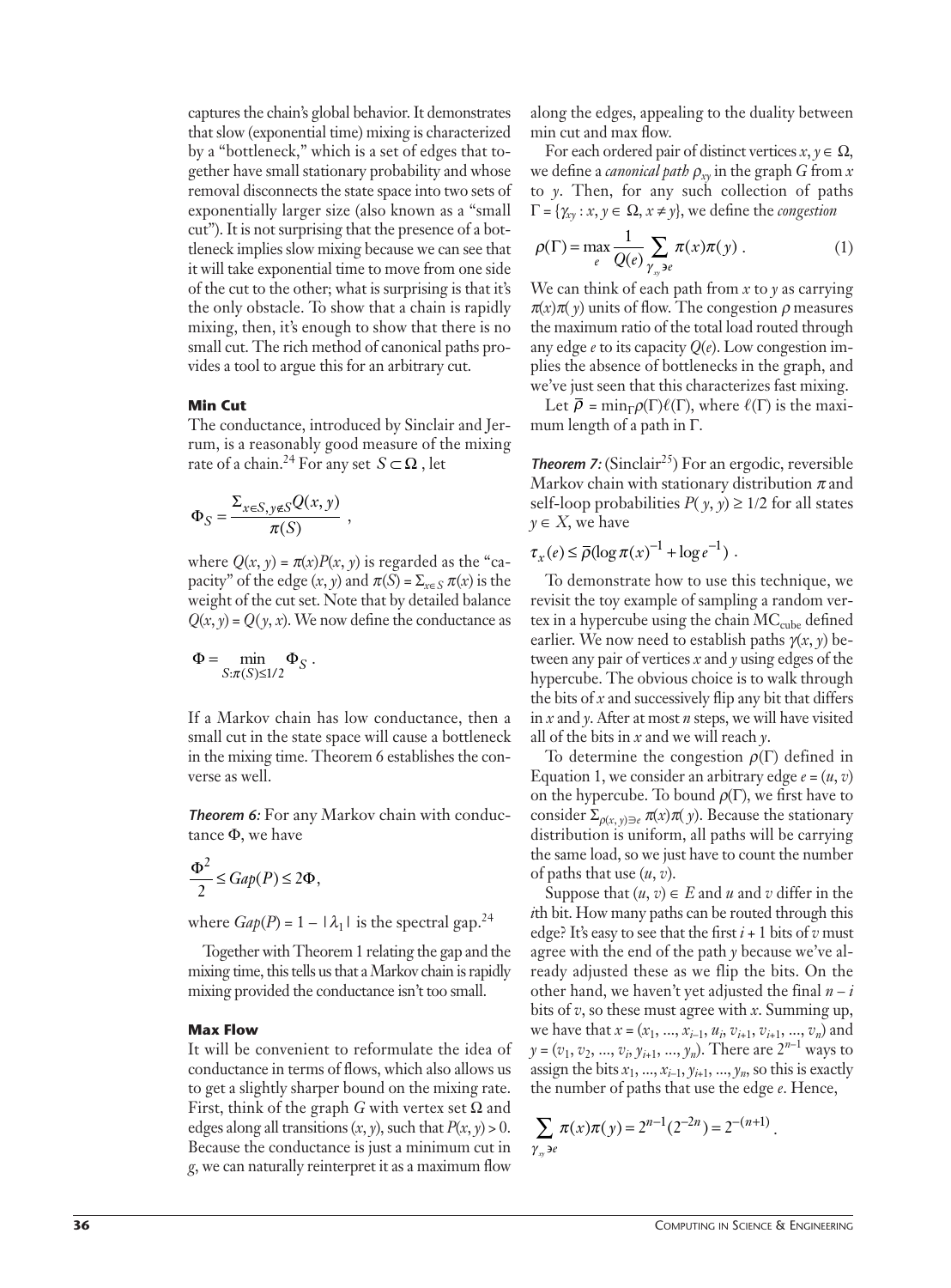We can also see that on this simple chain,  $Q(e) = \pi(u)P(u, v) = 1/2^n 1/2n$  for every edge *e*. Hence,

$$
\rho(\Gamma) = n2^{n+1} \cdot 2^{-(n+1)} = n.
$$

Finally, because every path  $\gamma$  has length at most *n*, Theorem 7 tells us

 $\tau(e) \leq n^2(n \ln 2 + lne^{-1}).$ 

Notice that for this example, flows give a weaker bound than we were able to attain using coupling. The simplicity of the hypercube example and the relatively weak bound should not be misleading for many important applications flows provide the best bounds to date. In the next section, for example, we see how the ideas laid out here in the context of the hypercube can be extended to sampling matchings in a graph.

## **Complementary Paths**

One of the first applications of canonical paths and flows was analyzing a Markov chain used to sample the set of matchings in a graph.<sup>24</sup> Given a constant  $\mu$  > 0, we will be interested in sampling from the distribution

$$
\pi(M) = \frac{\mu^{|M|}}{Z},
$$

where  $Z = \sum_{M' \in \Omega} \mu^{|M'|}$  is the normalizing constant. The Markov chain MCmatch updates a matching *M* at each step by choosing an edge  $e = (u, v) \in E$  uniformly. Then, if  $e \in M$ , we remove it with probability min(1,  $\mu^{-1}$ ). If  $e \notin M$  and both *u* and *v* are unmatched in *M*, we add it with probability min(1,  $\mu$ ). If exactly one endpoint  $u$  or  $v$  is matched using an edge *e*, we remove *e* and add *e* instead. Finally, if both *u* and *v* are matched, we do nothing. It's easy to verify that this Metropolis chain converges to the desired distribution.

This problem is much more challenging than the hypercube example for several reasons. First, the distribution isn't uniform, so we now have to be careful to measure the amount of flow along each path. Second, we must be careful in this case how we define the paths to make sure that we always have a valid matching or we won't be in state space. Nonetheless, the analysis we set up for the hypercube is the main mechanism used here once the proper canonical paths are chosen.

Let  $x$  and  $y$  be any two matchings in  $G$ . If we take the symmetric difference  $x \oplus y$ , we find a collection of alternating cycles and paths in *G*. We will order them in some fixed manner. To define the

canonical path from  $x$  to  $y$ , we take the first component and alternate removing edges from *x* and adding edges from *y* until the component is "processed." Then, we move on to the next components, in order, and process them similarly. Like the hypercube example, at any intermediate point along this path, the components that we have already processed will agree with *y* and the components that we have not yet processed will agree with *x*. But what is the total flow through some particular edge (*u*, *v*)?

Here is an ingenious insight that lets us sketch the idea behind the more sophisticated use of the paths argument. Let's simultaneously consider a path that starts at  $\gamma$  and ends at  $x$ . Notice that because  $x \oplus y = y \oplus x$ , this complementary path is working through the exact same set of alternating cycles and paths and in the same order. After roughly the same number of steps it took to reach the edge (*u*, *v*), our complementary path will reach an edge  $e' = (u', v')$ . However, on this edge, the components we've already processed will agree with *x* and those we have not yet processed will agree with *y*. Intuitively, this means that from  $(u, v)$  and  $(u', v')$ , we should be able to reconstruct *x* and *y*. Of course, this assumes that we know the cycle structure of  $x \oplus y$ , but  $u \oplus u'$  also tells us this information!

Our final concern should be making sure that we don't route too many paths that have large weight through edges with very small capacity. It turns out that the total number of edges in *u* and *u* will always be very close to the number of edges in *x* and *y*. This is enough to get a polynomial bound on the congestion, and therefore the mixing time, of the chain. These ideas are formalized elsewhere.9,24

# **Auxiliary Methods**

When direct methods such as coupling and flows fail to provide good bounds on the mixing time of a Markov chain, indirect methods have proven quite useful. They allow us to analyze related chains instead, and then infer the fast mixing of the chain in which we are interested from the fast mixing of the related chains. We merely outline the general techniques here, and refer the interested reader to the cited papers for details of the theorems.

## **Comparison**

The comparison method of Diaconis and Saloff-Coste<sup>26</sup> tells us ways in which we can slightly modify a Markov chain without qualitatively changing the mixing time. This will also allow us to add ad-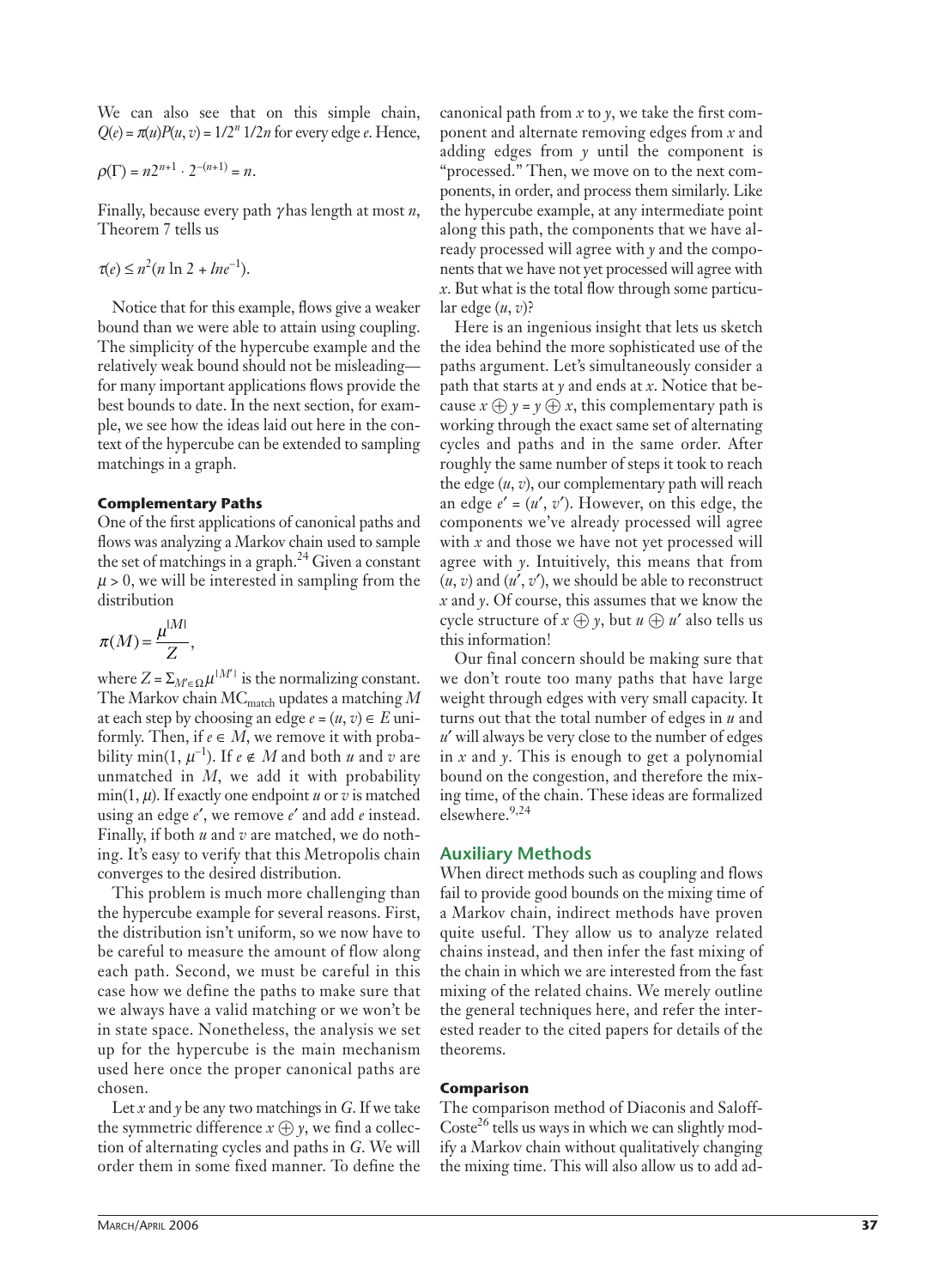| Table 1. A lexicon of terms.     |                         |
|----------------------------------|-------------------------|
| <b>Statistical physics</b>       | <b>Computer science</b> |
| Monomer-dimer coverings          | Matchings               |
| Dimer coverings                  | Perfect matchings       |
| Hard-core lattice gas model      | Independent sets        |
| Spin                             | <b>Bit</b>              |
| <b>Ground states</b>             | Highest probability     |
|                                  | configurations          |
| Ground states of the Potts model | Vertex colorings        |
| <b>Partition function</b>        | Normalizing constant    |
| Connectivity                     | Degree                  |
| Activity or fugacity             | Vertex weight           |
| Interaction                      | Edge weight             |
| Ferromagnetism                   | Positive correlation    |
| Antiferromagnetism               | Negative correlation    |
| Mean-field                       | Complete graph Kn       |
| <b>Bethe lattice</b>             | Complete regular tree   |
| Polynomial mixing                | Rapid mixing            |
| Rapid mixing                     | $O(n \log n)$ mixing    |

ditional transition edges or to amplify some of the transition probabilities, which has proven to be a useful tool.

Let *P* and *P* represent two reversible Markov chains on the same state space  $\Omega$  with the same stationary distribution  $\pi$ . The comparison method allows us to relate the mixing times of these two chains. The idea is that the mixing time,  $\tau_{\tilde{P}}(\varepsilon)$ , of  $\tilde{P}$ is known (or bounded) and we desire to obtain a bound for the mixing time,  $\tau_P(\varepsilon)$ , of P. For each pair of configurations *x*, *y* such that  $\tilde{P}(x, y) > 0$ , we construct a canonical path from *x* to *y* using moves in *P*. This allows us to relate the congestion of the two chains.

This approach has been used to get good bounds on several natural Markov chains arising in computer science, such as matchings on lattices and triangulations of convex point sets.<sup>27</sup>

## **Decomposition**

Madras and Randall<sup>28</sup> introduced the *decomposition* method as a top-down approach to analyzing mixing times. Decomposition allows the state space to be broken down into pieces; it relates the mixing time of the original chain to the mixing times of restricted Markov chains, each of which is forced to stay within one of the pieces, and a measure of the flow between these sets. This method tells us how to reduce the problem of bounding the mixing of a complicated chain to that of bounding the mixing times of several much simpler chains. In addition, it allows us to attempt a hybrid approach toward

analyzing the smaller pieces, perhaps using coupling to bound the restricted chains and canonical paths and thus bound the flow between the pieces.

Martin and Randall<sup>29</sup> presented a related decomposition theorem based on a disjoint partition of the state space that seems more conducive to applications, and this has been further generalized by Jerrum et al.30 Decomposition has played a central role in several applications in statistical physics and computing.28,29,31,32

# **Commonly Studied Models**

Many of the combinatorial models that arise in the context of sampling fall under a common umbrella. Here, we present a unifying framework that draws parallels between these models as they arise in computer science and statistical physics. The intimate connections with physics have provided a bilateral dialogue that has helped shape the design of good sampling algorithms, the methods used to analyze these algorithms, and even the intuition for when a Markov chain should be fast or slow. We start by restating several familiar models in the context of generating functions. Table 1 explains some of the common terms used in statistical physics, occasionally taking some liberties with the translations.

## **Independent Sets**

Let G be any graph and let  $\Omega$  be the set of independent sets in *G*. We can think of each independent set as a map from  $V$  to  $\{0, 1\}$ , where  $f(v)$  $= 1$  if *v* is in the independent set and  $f(v) = 0$  otherwise. In addition, we can assign weights  $X_0$  and  $X_1$  to control the desirability of having a vertex in or out of an independent set, and define a weight

$$
w(I) = \prod_{v \in V} X_{f(v)}.
$$

Notice that when  $X_0 = 1$  and  $X_1$  is an integer, this corresponds to having  $X_1$  particles at each vertex as candidates for the independent set. If we choose to sample independent sets according to this weight function, we get the following probability measure on  $\Omega$ :

$$
\pi(I) = \frac{w(I)}{\Sigma_{I' \in \Omega} w(I')}
$$

Letting 
$$
\lambda = X_1
$$
, we find  
\n
$$
\pi(I) = \frac{\lambda^{|I|}}{\Sigma_{I' \in \Omega} \lambda^{|I'|}}.
$$
\n(2)

.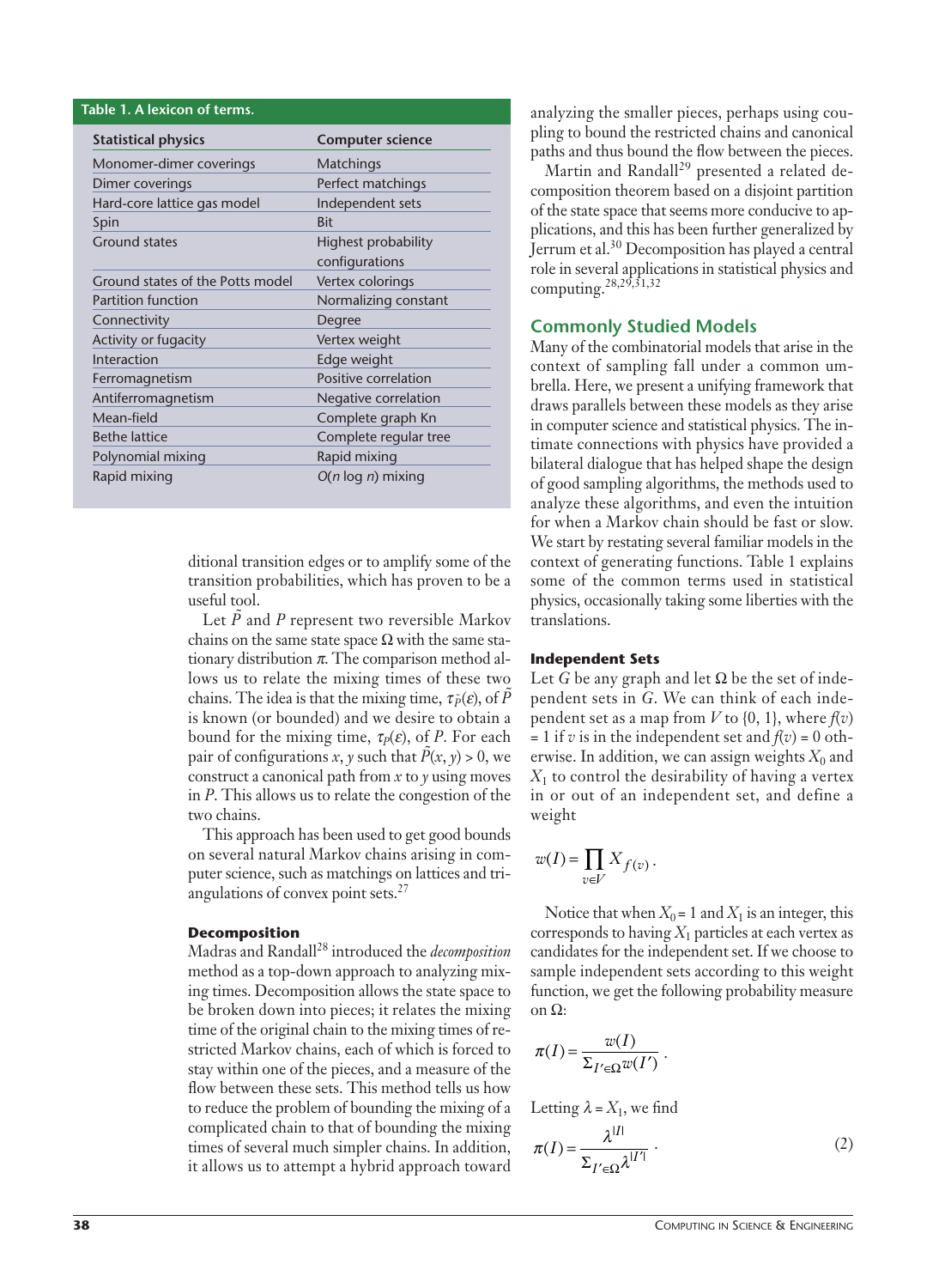When  $\lambda \in \mathbb{R}^+$  is large, we favor dense independent sets, and when  $\lambda$  is small, we favor sparse ones.

#### **Colorings**

We represent the set of *k*-colorings of a graph *G* using similar notation. Let  $f: V \rightarrow \{1, ..., k\}$ , let  $\Omega$  be the set of proper *k*-colorings of *G*, and let  $X_0$ , ...,  $X_k$ be weights associated with each of the colors. For any  $C \in \Omega$ , let

$$
w(C) = \prod_{v \in V} X_{f(v)} = \prod_{i=1}^{k} X_i^{c_i},
$$

where  $c_i$  is the number of vertices in  $C$  colored with color *i*. When  $X_i = 1$  for all *i*, this is the uniform distribution over proper *k*-colorings.

#### **Matchings**

Let  $f: E \to \{0, 1\}$  and let  $\Omega$  be the set of matchings on a graph *G* of any size. As before, we let  $X_0$  and  $X_1$  be weights. Then, for any  $M \in \Omega$ ,

$$
w(M) = \prod_{e \in E} X_{f(e)},
$$

if we let  $X_0 = 1$  and let  $\mu = X_1$ . When  $\mu$  is integral, we see that *w*(*M*) weights matchings as though *G* were a multigraph with  $\mu$  parallel edges replacing each true edge. We find

$$
\pi(M) = \frac{\mu^{|M|}}{\Sigma_{M' \in \Omega} \mu^{|M'|}}.
$$

## **"Pairwise Influence" Models**

The final model we consider is a generalization of the problem instances just mentioned and is based on pairwise interactions. For any *n*-vertex graph  $G = (V, E)$ , we let  $\Omega = \{1, ..., q\}^n$ , where  $f: V \to \{1, ..., q\}$ assigns a value from the set {1, ..., *q*} to each vertex in the graph. We define a symmetric set of weights  ${X_{i,j} = X_{j,i}}$  for each pair  $i, j \in \{1, ..., q\}$  and weight each configuration  $\sigma \in \Omega$  by

$$
w(\sigma) = \prod_{u,v:(u,v)\in E} X_{f(u),f(v)}.
$$

Again,

$$
\pi(\sigma) = \frac{w(\sigma)}{\Sigma_{\tau \in \Omega} w(\tau)}.
$$

By adjusting the values for  $X_{i,j}$  we can favor configurations such that the values on the endpoints of edges tend to agree or disagree. For ex-

ample, letting  $X_{i,j} = 1$  for all  $i \neq j$  and letting  $X_{i,j} = 0$  whenever  $i = j$ , the probability distribution arising from the pairwise influence model is precisely the uniform distribution on the set of proper *q*-colorings.

#### **A Unifying Framework**

A minor change in notation lets us connect these problem instances to models well studied in statistical physics. This simple observation has allowed combinatorial and computational work on these models to flourish.

In statistical physics, models are defined to represent simple physical systems. Just like a spring relaxing, systems tend to favor configurations that minimize energy, and this preference is controlled by temperature. The energy function on the space of configurations is determined by a so-called Hamiltonian  $H(\sigma)$ . Because we're trying to minimize energy, we assign configurations weights

$$
w(\sigma) = e^{-\beta H(\sigma)},
$$

where  $\beta = 1/T$  is inverse temperature. Thus, for low values of  $\beta$ , the differences between the energy of configurations are dampened, whereas at large  $\beta$ , these differences are magnified. The likelihood of each configuration is then

$$
\pi(\sigma) = w(\sigma)/Z,
$$

where  $Z = \sum_{\tau} w(\tau)$  is the normalizing constant known as the partition function. This distribution  $\pi$  is known as the Gibbs (or Boltzmann) distribution. Taking derivatives of the generating function *Z* (or ln *Z*) with respect to the appropriate variables allows us to calculate many of the interesting thermodynamic properties of the system, such as specific heat and free energy.

For example, if we let our state space be the set of independent sets of a graph, then we define Hamiltonian as

$$
H(I) = -\sum_{v \in V} \delta_{v \in I} = -|I|,
$$

where  $\delta$  is the Kronecker delta that takes on value 1 if  $v \in I$  and 0 otherwise. The probability distribution is given by

$$
\pi(I) = e^{-\beta H(\sigma)}/Z,
$$

where *Z* is the partition function. Setting  $\lambda = e^{\beta}$ , we see that this is precisely the same distribution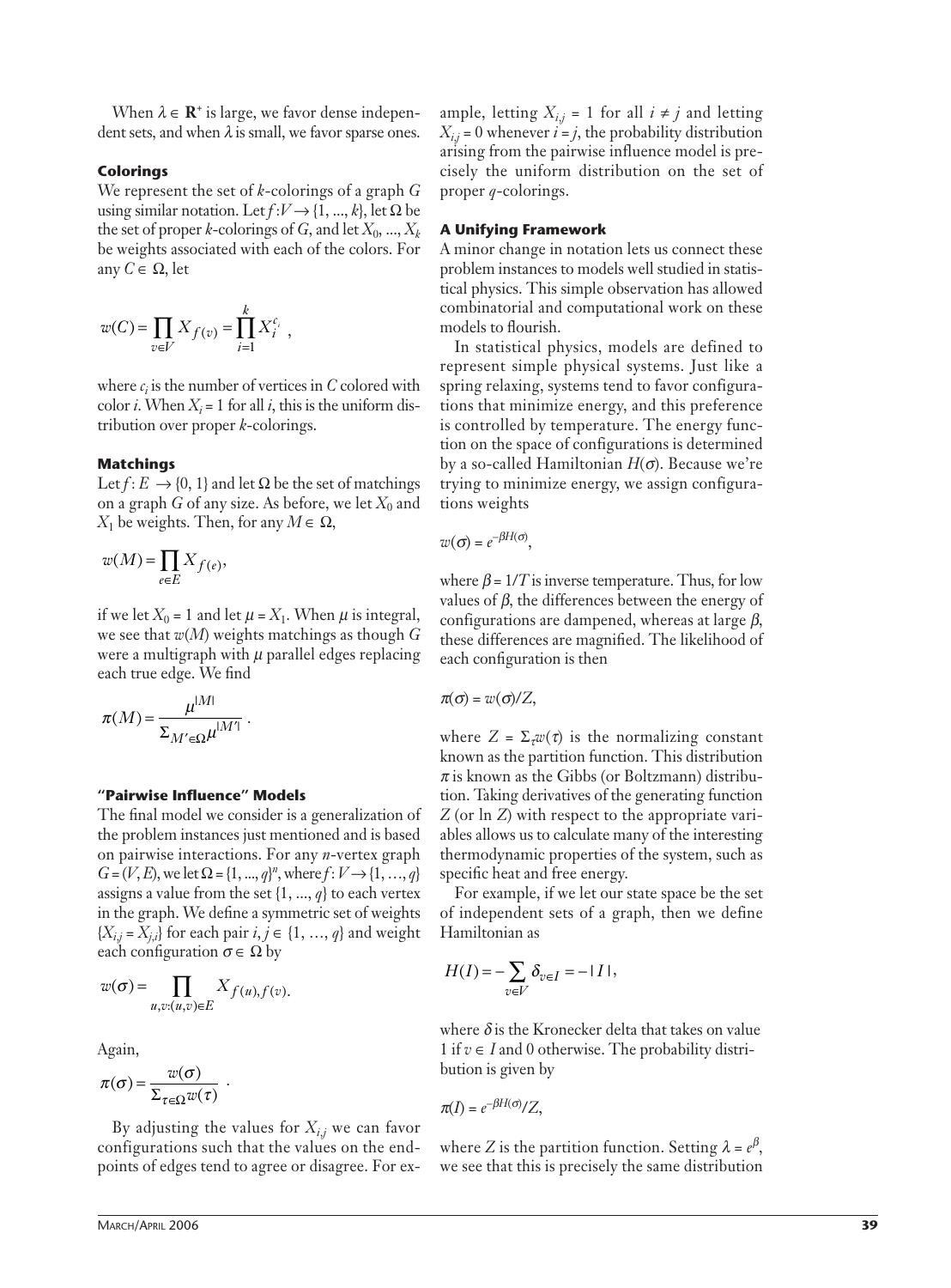given earlier in Equation 2. Note that the minus sign in the Hamiltonian that is immediately cancelled by the exponent of *e* is merely suggestive of the fact that we're trying to favor configurations of minimum energy. This model is known as the hard-core lattice gas model in statistical physics under the premise that gas particles occupy area, and two particles can't be very close. This model has what is known as a hard constraint because the probability of two particles occupying neighboring sites is zero.

Another common model from statistical physics is the Ising model, an example of a model with a soft constraint; certain configurations are given very small weight, but all configurations occur with positive probability. Given a graph *G* on *n* vertices, our state space is defined by the 2*<sup>n</sup>* ways of assigning spins +1 or –1 to each of the vertices. In the ferromagnetic Ising model, the Hamiltonian is defined so as to favor configurations that tend to have equal spins on the endpoints of its edges; the antiferromagnetic Ising model favors configurations with unequal spins on the endpoints of its edges.

In the ferromagnetic case, for  $\sigma \in \{\pm 1\}^n$ , we have

$$
H(\sigma) = -\sum_{(u,v)\in E} \sigma_u \sigma_v = D(\sigma) - A(\sigma) \quad ,
$$

where  $D(\sigma)$  is the number of edges  $(u, v) \in E$  such that  $\sigma_u \neq \sigma_v$  and  $A(\sigma)$  is the number of edges (*u*, *v*) such that  $\sigma_u = \sigma_v$ . Then the *Gibbs distribution* is

$$
\pi(\sigma) = e^{-\beta H(\sigma)}/Z,
$$

where  $Z = \sum_{\tau \in \{0,1\}^n} e^{-\beta H(\tau)}$ . Rewriting this expression, we have

$$
\pi(\sigma) = \frac{e^{\beta(|E|)}e^{-2\beta|A(\sigma)|}}{\sum_{\tau \in \{0,1\}^n} e^{\beta(|E|)}e^{-2\beta|A(\tau)|}}
$$

$$
= \frac{(e^{-2\beta})^{|A(\sigma)|}}{\sum_{\tau \in \{0,1\}^n} (e^{-2\beta})^{|A(\tau)|}}.
$$

Notice that this is a special case of the pairwise influence model with  $q = 2$ ,  $X_{00} = X_{11} = e^{-2\beta}$  and  $X_{01} = X_{10} = 1$ .

The pairwise influence model specializes to another interesting physics model for larger *q*. Taking  $X_{i,j} = 1$  whenever  $i \neq j$  and  $X_{i,j} = \lambda$  whenever  $i = j$  gives us a more general system known as the *Potts model*. When  $\lambda > 1$ , we have the ferromagnetic case favoring positive correlations on edges, and

when  $\lambda$  < 1, we have the antiferromagnetic case favoring negative correlations.

The physics interpretation for each of these familiar models reveals deeper insights into their structure. For each, we expect fast mixing at high temperature and slow mixing at low temperature. For instance, consider the independent set model on any bipartite graph. At sufficiently high temperature, independent sets will tend to be sparse, and we can use a coupling argument to show that Glauber dynamics (the local chain) is rapidly mixing. At sufficiently low temperature, independent sets will be dense and will lie predominantly on either side of the bipartition, revealing an exponentially small cut in the state space.

n addition to helping us appreciate the dichotomy underlying the behavior of Markov chains based on local updates, the physical interpretation can also aid our design of better sampling algorithms. It's known, for example, n addition to helping us appreciate the dichotomy underlying the behavior of Markov chains based on local updates, the physical interpretation can also aid our design of betthat locally defined chains are not efficient for sampling Ising configurations at low temperature, so this suggests that we should look for alternate algorithms based on nonlocal chains. Jerrum and Sinclair found such an algorithm for estimating the partition function of any Ising model at any temperature,<sup>34</sup> and Randall and Wilson showed that this can always be used to sample Ising configurations at any temperature, even when there is an external magnetic field.<sup>35</sup> These results demonstrate that the interplay between statistical physics and computer science can bring to light new ideas in the world of sampling, and suggest many promising directions for future research. SE.

# **Acknowledgments**

*An earlier version of this article appeared in the Proceedings of the 44th IEEE Symposium on the Foundations of Computer Science (IEEE CS Press, 2003, pp. 4–15). This work was supported in part by the US National Science Foundation under grants CCR-0515105 and DMS-0505505.*

## **References**

- 1. M.R. Jerrum and A.J. Sinclair, "The Markov Chain Monte Carlo Method: An Approach to Approximate Counting and Integration," *Approximation Algorithms for NP-Hard Problems*, D.S. Hochbaum, ed., PWS Publishing, 1997, pp. 482–520.
- 2. R. Kannan, "Markov Chains and Polynomial Time Algorithms," *Proc. 35th IEEE Symp. Foundations of Computer Science*, IEEE CS Press, 1994, pp. 656–671.
- 3. L. Lovász and P. Winkler, "Mixing Times," *Microsurveys in Discrete Probability*, vol. 41, DIMACS Series in Discrete Mathematical and Theoretical Computer Science, D. Aldous and J. Propp, eds., Am. Mathematical Soc., 1998, pp. 85–134.